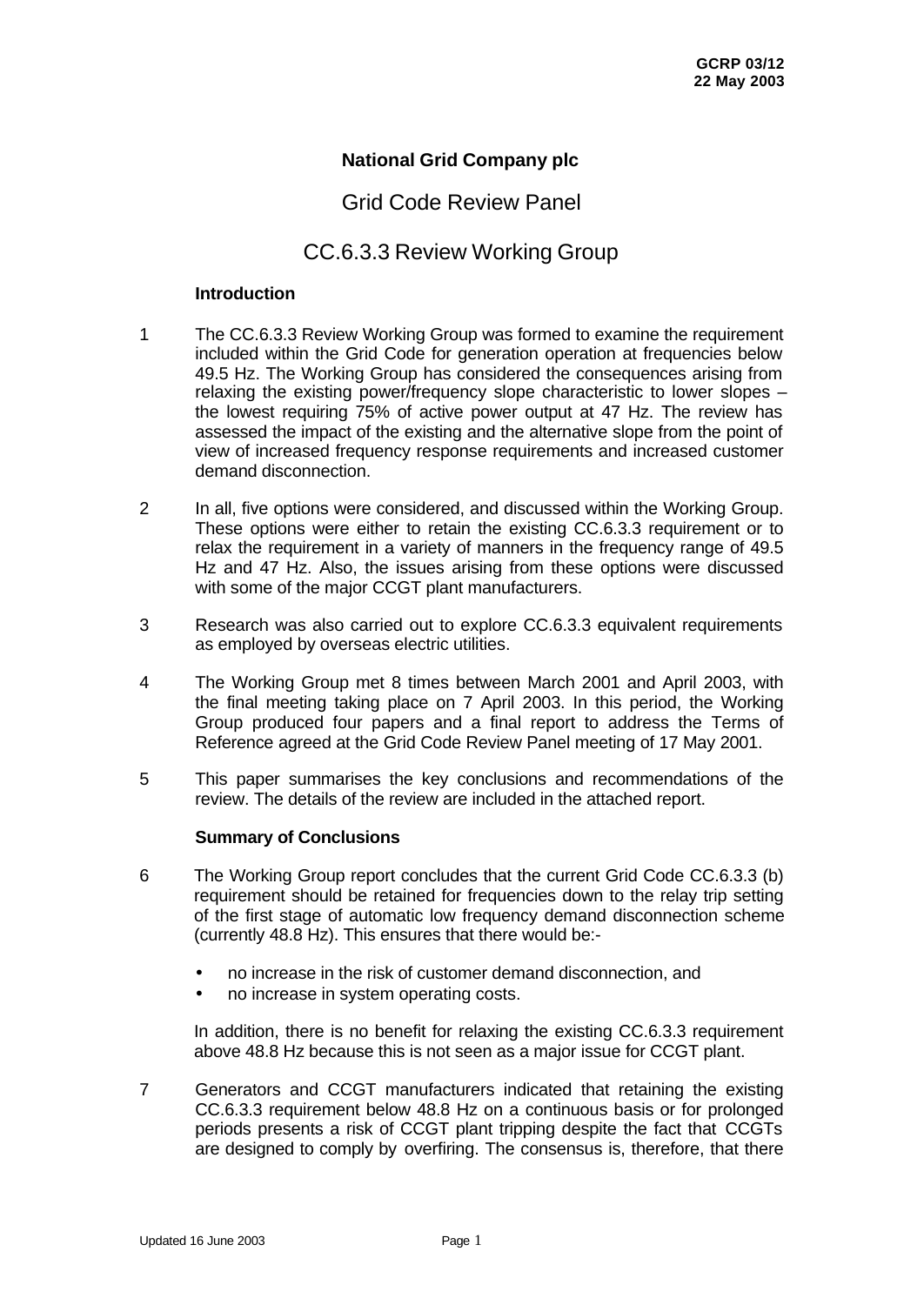is a risk of plant tripping below 48.8 Hz, but this cannot be quantified due to the absence of any operational experience.

- 8 However, relaxing the existing CC.6.3.3 requirement for frequencies below 48.8 Hz would increase the number of stages of the low frequency demand disconnection scheme that would be activated in any major incident by a single stage. This can be considered as tripping an additional 5% to 10% of customer demand in the power island depending on the generation deficit magnitude.
- 9 In view of these severe consequences for frequencies below the relay trip setting of the automatic low frequency demand disconnection scheme, currently 48.8 Hz, and to balance the needs of generation and demand, the report concluded that the existing CC.6.3.3 requirement should be retained for a period of 5 minutes, thus allowing time for the system to stabilise through automatic system and plant control actions. Special action(s) (e.g., overfiring, water injection, or other measures) should be kept in service during the 5 minutes period. After this period of 5 minutes, if system frequency is still below 48.8Hz, a relaxation should take place for all CCGT plant so that the gas turbine power output is reduced to follow the machine's natural characteristics with reduced shaft speed in order to reduce the risk of CCGT plant tripping, and also the special action(s) should be discontinued if there is a materially increased risk of the CCGT plant tripping. The time period of 5 minutes is believed to be an adequate setting because it takes into account system operation needs and the need to minimise risks to customers.
- 10 This relaxation may require additional control/ time delay/mode switching functions to facilitate smooth transitions between modes of operation. The implementation of such facilities must not introduce new unacceptable risks.
- 11 Overall, the proposed CC.6.3.3 requirement would:
	- a) maintain the same standard of system frequency control as is now without incurring any additional system balancing cost (ultimately paid by customers).
	- b) minimise the risk of customer demand disconnection or system insecurity under emergency system conditions.

### **Proposed Grid Code Change**

- 12 This paper proposes to amend the wording of CC.6.3.3 (b) to read as follows:-
	- CC.6.3.3 (b) maintaining its **Active Power** output at a level not lower than the figure determined by the linear relationship shown in Figure 1 for **System Frequency** changes within the range 49.5 to 47 Hz, such that if the **System Frequency** drops to 47 Hz the **Active Power** output does not decrease by more than 5%.